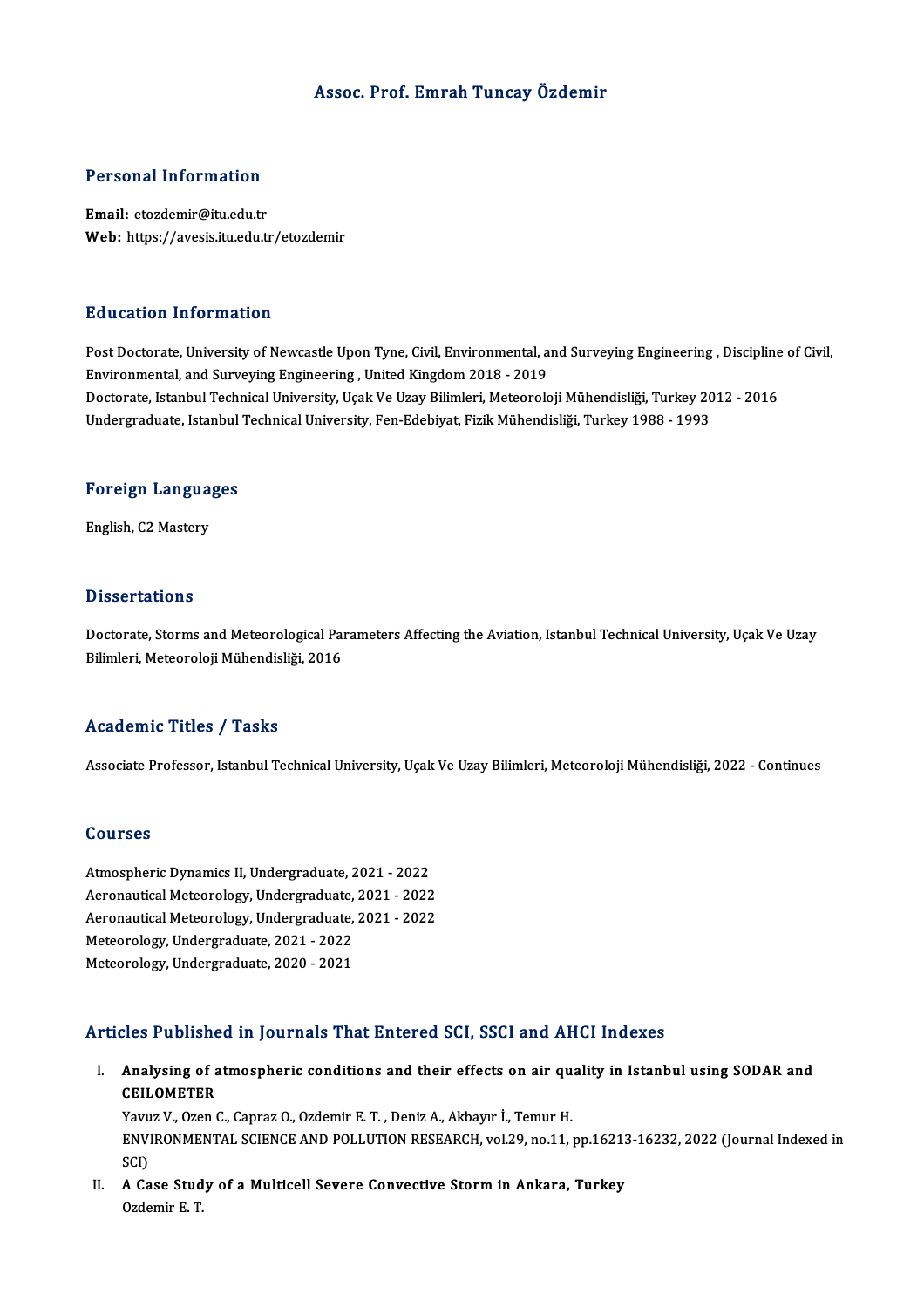PURE AND APPLIED GEOPHYSICS, vol.178, no.10, pp.4107-4126, 2021 (Journal Indexed in SCI)<br>Analysis of a venter saveing see offect anowfoll in the western part of the Plack See

- III. Analysis of a vortex causing sea-effect snowfall in the western part of the Black Sea: a case study of PURE AND APPLIED GEOPHYSICS, vol.178, no.10, p<br>Analysis of a vortex causing sea-effect snowf<br>events that occurred on 30-31 January 2012<br>Yanua V, Doniz A, Ordomin E T events that occurred on 30-31 January 2012<br>Yavuz V., Deniz A., Ozdemir E. T. NATURAL HAZARDS, vol.108, no.1, pp.819-846, 2021 (Journal Indexed in SCI)
- IV. Classification and analysis of sea-effect snowbands for Danube Sea area in Black Sea Yavuz V., Deniz A., Ozdemir E. T., Kolay O., Karan H. INTERNATIONAL JOURNAL OF CLIMATOLOGY, vol.41, no.5, pp.3139-3152, 2021 (Journal Indexed in SCI) Yavuz V., Deniz A., Ozdemir E. T. , Kolay O., Karan H.<br>INTERNATIONAL JOURNAL OF CLIMATOLOGY, vol.41, no.5, pp.3139-3152, 2021 (Journal Indexed in SCI)<br>V. Nowcasting of a thunderstorm: The case study of 2 February, 2015

### INTERNA<br>Nowcas<br>Airport<br><sup>Voruz V</sup> Nowcasting of a thunderstor<br>Airport<br>Yavuz V., Özdemır E.T., Deniz A.<br>MAUSAM Yol 71, no 1, no 21, 22. Airport<br>Yavuz V., Özdemır E. T. , Deniz A.<br>MAUSAM, vol.71, no.1, pp.21-32, 2020 (Journal Indexed in SCI)

VI. Meteorological analysis of a fatal Istanbul helicopter accident onMarch 10, 2017 Ozdemir E.T., Kolay O. Meteorological analysis of a fatal Istanbul helicopter accident on March 10, 2017<br>Ozdemir E. T. , Kolay O.<br>INTERNATIONAL JOURNAL OF GLOBAL WARMING, vol.20, no.4, pp.341-352, 2020 (Journal Indexed in SCI)<br>Sauell line over A Ozdemir E. T., Kolay O.<br>INTERNATIONAL JOURNAL OF GLOBAL WARMING, vol.20, no.4, pp.341-352, 2020<br>VII. Squall line over Antalya: a case study of the events of 25 October 2014

- INTERNATIONAL JOURNAL OF GLOBAL WARMING, vol.20, n<br>Squall line over Antalya: a case study of the events o<br>Özdemir E.T., Yavuz V., Deniz A., Karan H., Kartal M., Kent S.<br>WEATUEP, vol.74, 2019 (Jaurnal Indaved in SCL) VII. Squall line over Antalya: a case study of the events of 25 October 2014<br>Özdemir E. T. , Yavuz V., Deniz A., Karan H., Kartal M., Kent S.<br>WEATHER, vol.74, 2019 (Journal Indexed in SCI)
- Özdemir E. T. , Yavuz V., Deniz A., Karan H., Kartal M., Kent S.<br>WEATHER, vol.74, 2019 (Journal Indexed in SCI)<br>VIII. Investigations of a Southerly Non-Convective High Wind Event in Turkey and Effects on PM10<br>Volves: A Cos WEATHER, vol.74, 2019 (Journal Indexed in :<br>Investigations of a Southerly Non-Conve<br>Values: A Case Study on April 18, 2012<br>Ordemin E T Investigatio<br>Values: A Ca<br>Ozdemir E. T.<br>PUPE AND AI Values: A Case Study on April 18, 2012<br>Ozdemir E. T.<br>PURE AND APPLIED GEOPHYSICS, vol.176, no.10, pp.4599-4622, 2019 (Journal Indexed in SCI)

## Ozdemir E. T.<br>PURE AND APPLIED GEOPHYSICS, vol.176, no.10, pp.4599-4622, 2019 (Journal Indexed in SCI)<br>IX. The influence of meteorological conditions and atmospheric circulation types on PM10 levels in<br>western Turkey PURE AND APPLIE<br>The influence of<br>western Turkey<br>Poltagi H AKKOVI The influence of meteorological conditions and atmosphe<br>western Turkey<br>Baltaci H., AKKOYUNLU B. O. , Arslan H., Yetemen Ö., Ozdemir E. T.<br>ENWRONMENTAL MONITORING AND ASSESSMENT vol.191, no.7 western Turkey<br>Baltaci H., AKKOYUNLU B. O. , Arslan H., Yetemen Ö., Ozdemir E. T.<br>ENVIRONMENTAL MONITORING AND ASSESSMENT, vol.191, no.7, 2019 (Journal Indexed in SCI)<br>Synontis analysis of dust sterm over Arabian Boninsula

## Baltaci H., AKKOYUNLU B. O. , Arslan H., Yetemen Ö., Ozdemir E. T.<br>ENVIRONMENTAL MONITORING AND ASSESSMENT, vol.191, no.7, 2019 (Journal Indexed in SCI)<br>X. Synoptic analysis of dust storm over Arabian Peninsula: a case stu ENVIRONMENTAL MONITORING AND A<br>Synoptic analysis of dust storm ov<br>Ozdemir E.T., Korkmaz F.M., Yavuz V.<br>NATUPAL HAZAPDS vol 93, no 3, np 90 Synoptic analysis of dust storm over Arabian Peninsula: a case study<br>Ozdemir E. T. , Korkmaz F. M. , Yavuz V.<br>NATURAL HAZARDS, vol.92, no.2, pp.805-827, 2018 (Journal Indexed in SCI)<br>INVESTIC ATION OF THE FOC AIR OUALITY R

XI. INVESTIGATION OF THE FOG-AIR QUALITY RELATIONSHIP IN ISTANBUL Ozdemir E. T., Deniz A., Yavuz V., Doğan N., Akbayır İ. NATURAL HAZARDS, vol.92, no.2, pp.805-827, 2018 (<br>INVESTIGATION OF THE FOG-AIR QUALITY REL<br>Ozdemir E. T. , Deniz A., Yavuz V., Doğan N., Akbayır İ.<br>ERESENIJIS ENVIRONMENTAL BIJI LETIN vol.27, no.1 INVESTIGATION OF THE FOG-AIR QUALITY RELATIONSHIP IN ISTANBUL<br>Ozdemir E. T. , Deniz A., Yavuz V., Doğan N., Akbayır İ.<br>FRESENIUS ENVIRONMENTAL BULLETIN, vol.27, no.1, pp.30-36, 2018 (Journal Indexed in SCI)<br>INVESTIC ATION Ozdemir E. T. , Deniz A., Yavuz V., Doğan N., Akbayır İ.<br>FRESENIUS ENVIRONMENTAL BULLETIN, vol.27, no.1, pp.30-36, 2018 (Journal Indexed in SCI)<br>XII. INVESTIGATION OF THUNDERSTORMS OVER ATATURK INTERNATIONAL AIRPORT (LTBA)

## FRESENIUS ENVIRONMENTAL BULLETIN, vol.27, no<br>INVESTIGATION OF THUNDERSTORMS OVER <br>Ozdemir E.T. , Deniz A., Sezen I., ASLAN Z., Yavuz V.<br>MAUSAM vol.69, no.1, nn.175, 190, 2017 (Journal I. INVESTIGATION OF THUNDERSTORMS OVER ATATURK INT<br>Ozdemir E. T. , Deniz A., Sezen I., ASLAN Z., Yavuz V.<br>MAUSAM, vol.68, no.1, pp.175-180, 2017 (Journal Indexed in SCI)<br>Fog analysis at Istanbul Atatual: International Ainpart

MAUSAM, vol.68, no.1, pp.175-180, 2017 (Journal Indexed in SCI)

- Ozdemir E. T. , Deniz A., Sezen I., ASLAN Z., Yavuz V.<br>MAUSAM, vol.68, no.1, pp.175-180, 2017 (Journal Indexed in NIII.<br>Fog analysis at Istanbul Ataturk International Airport<br>Ozdemir E. T. , DENIZ A., SEZEN I., Mentes S. S Fog analysis at Istanbul Ataturk International Airport<br>Ozdemir E. T. , DENIZ A., SEZEN I., Menteş Ş. S. , YAVUZ V.<br>WEATHER, vol.71, no.11, pp.279-284, 2016 (Journal Indexed in SCI)<br>Severe thundersterm ever Esephee Internat
- XIV. Severe thunderstormover Esenboa International Airport in Turkey on 15 July 2013 WEATHER, vol.71, no.1<br>Severe thunderstorn<br>Ozdemir E. T. , Deniz A.<br>WEATUEP, vol.71, no.7 Severe thunderstorm over Esenboa International Airport in<br>Ozdemir E. T. , Deniz A.<br>WEATHER, vol.71, no.7, pp.157-161, 2016 (Journal Indexed in SCI)<br>Investigations of storms in the region of Mormara in Turke
- XV. Investigations of storms in the region of Marmara in Turkey<br>Deniz A., Ozdemir E. T., Sezen I., Coskun M. WEATHER, vol.71, no.7, pp.157-161, 2016<br>Investigations of storms in the region<br>Deniz A., Ozdemir E. T. , Sezen I., Coskun M.<br>THEOPETICAL AND APPLIED CLIMATOLOG THEORETICAL AND APPLIED CLIMATOLOGY, vol.112, no.1-2, pp.61-71, 2013 (Journal Indexed in SCI)

### Refereed Congress / Symposium Publications in Proceedings

efereed Congress / Symposium Publications in Proceedings<br>I. 72HR FORECAST OF WIND POWER IN MANISA, TURKEY BY USING THE WRF MODEL COUPLED TO THE FORM<br>WINDSIM<br>WINDSIM 72HR FORECAST OF WIND POWER IN MANISA, TURKEY BY USING THE<br>WINDSIM<br>Efe B., Unal E., Mentes S., Ozdemir T., Ünal Y., Barutcu B., Tan E., Önol B., Topcu S.